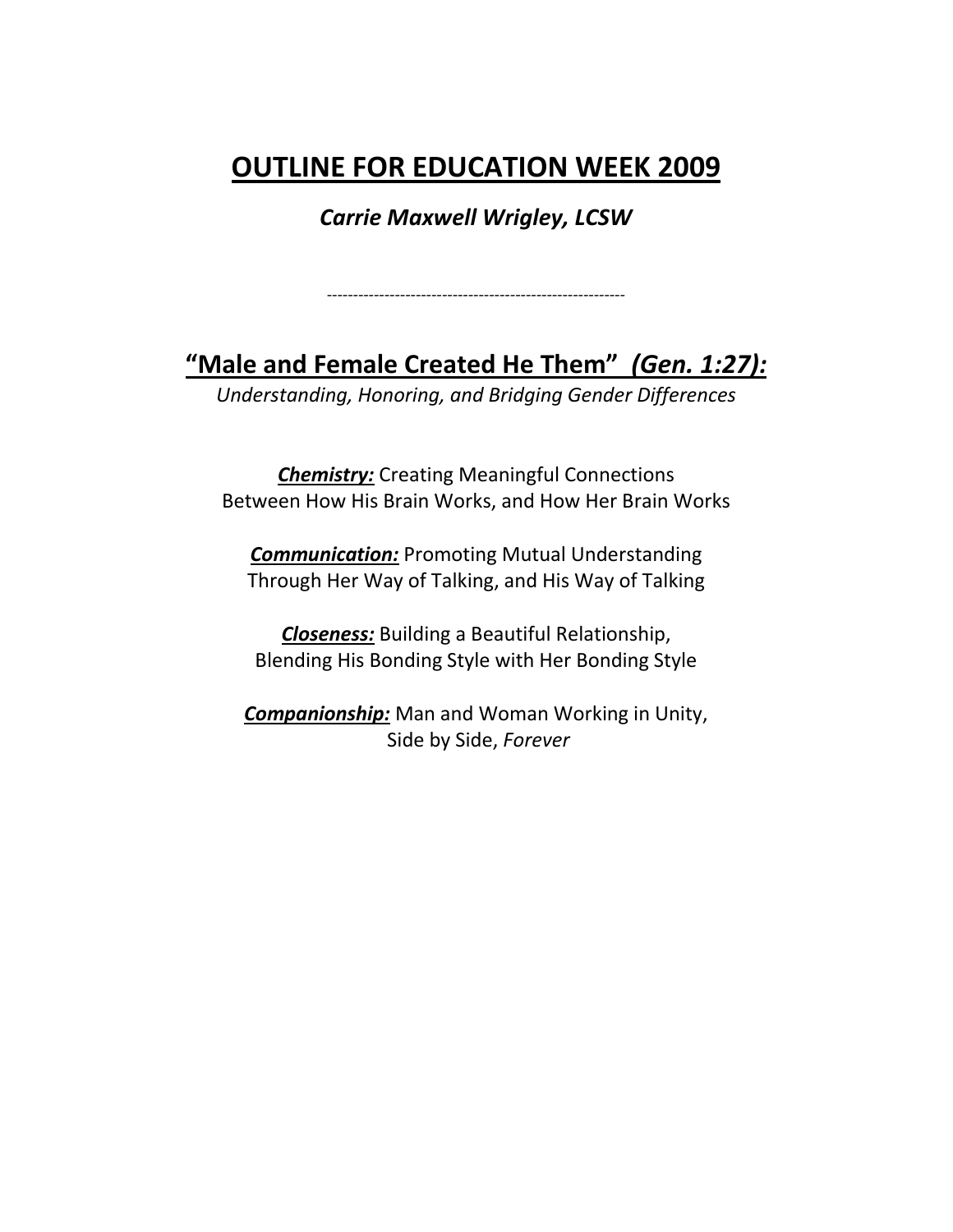## *Chemistry:* Creating Meaningful Connections Between How His Brain Works, and How Her Brain Works

- 1. **Marriage is ordained of God** *(D&C 49:15)* , and establishment and maintenance of happy marriages and families is essential to His plan. *(Proclamation on the Family, paragraphs 1&7)*
- 2. Satan battles against that plan by fighting strenuously against families and marriage. Current **effective strategies for destroying marriage** include:
	- 1) rampant *divorce* among existing marriages (often for trivial causes, esp. "differences.")
	- 2) "pseudo-marriage" (ie *cohabitation* and extended romantic relationships avoiding marriage)
	- 3) need fulfillment for married people outside marriage (ie *infidelity*, including porn use)
- 4) isolation/general relationship *avoidance* (often fueled by fear based on prior negative experience) 3. Much of this is fueled by the mainstream **media**, which generates widespread and unrealistic expectations of men about women, and of women about men.
- 4. Fortunately, both **science and revelation** have contributed important, marriage-saving insights about how males and females differ, and how those differences can bind us together in happy and productive ways.
- 5. For example, revelation has taught: 1) Gender is eternal, and men and women have differing but equally important roles in families *(Proclamation on the Family, paragraphs 2&7; Eph. 5:22-33);* 2) Men and women can only gain full exaltation and eternal progress together *(1 Cor. 11:11; D&C 132:19-20)*
- *6.* Meanwhile, recent scientific developments are revealing that 1) Men and women have **uniquely different hormonal processes** that influence their feelings, needs, and behavior in predictable ways over their lifetimes; 2) Significant differences exist in **brain structure and organization between male and female brains** that generate noticeably different ways of thinking (men typically more focused, logical, and sequential; women more globally aware, emotionally sensitive, and intuitive.) *(Louise Brezendine, MD, "The Female Brain"; John Grey, PhD, "Men Are From Mars, Women Are from Venus.")*
- *7.* When these normal difference are acknowledged and respected, **men and women can become powerful partners and allies**, not only in marriage, but in church, business, community, and family roles. *(Elder M. Russell Ballard, "Counseling with Our Councils.")*

## *Communication:* Promoting Mutual Understanding Through Her Way of Talking, and His Way of Talking

- 1. Men and women differ in the ways they tend (and prefer) to communicate.
- 2. **Women often use talking as a bonding mechanism**, using communication to vent feelings, share concerns, and feel connection with others. They enjoy thinking out loud, and their thinking process is facilitated through verbalization. In talking about problems, they are often not seeking advice or external solution, but rather a listening ear as they work through their expressed concerns. *(Deborah Tannen, "You Just Don't Understand")*
- 3. **Men often misinterpret women's verbalization of concerns as a request for advice**, which creates bruised feelings, as she feels controlled and patronized, and he feels unappreciated, and discounted. As he learns to listen, rather than advise, both he and she begin to feel more relaxed and comfortable in communication.
- 4. **Men generally use talking as a problem-solving device**, to achieve functional, practical purposes. They tend to "think first and talk later," announcing their conclusions after careful private consideration. This tendency often leaves women feeling "out of the loop" in the decision-making process. *(John Grey, "Men are From Mars…")*
- 5. Similarly, while **men tend to be direct** in expressing their opinions and requests, **women tend to be indirect**, "hinting" at what they want or need without stating it clearly (because she does not desire to seem insensitive or controlling, and because she believes that someone who loves her will "just know" what she needs.) These differences often lead to relationship disruption, as she feels her needs are not recognized or met.
- 6. This is a **common factor in the increasing tendency for women to leave their marriages in midlife**, feeling "I just can't do this anymore" or "I can't be me when I'm with him;" while he is left bewildered because, "I thought we had a great marriage." Women who learn to be direct and clear in their requests often are delightfully surprised by their partner's willingness to respond positively to their expressed need.
- *7.* As women learn to be more focused and direct, and men learn to be more sensitive and inclusive, **male-female communication can be greatly improved**. "With such sacrifices, God is well pleased." *(Heb. 13:16)*